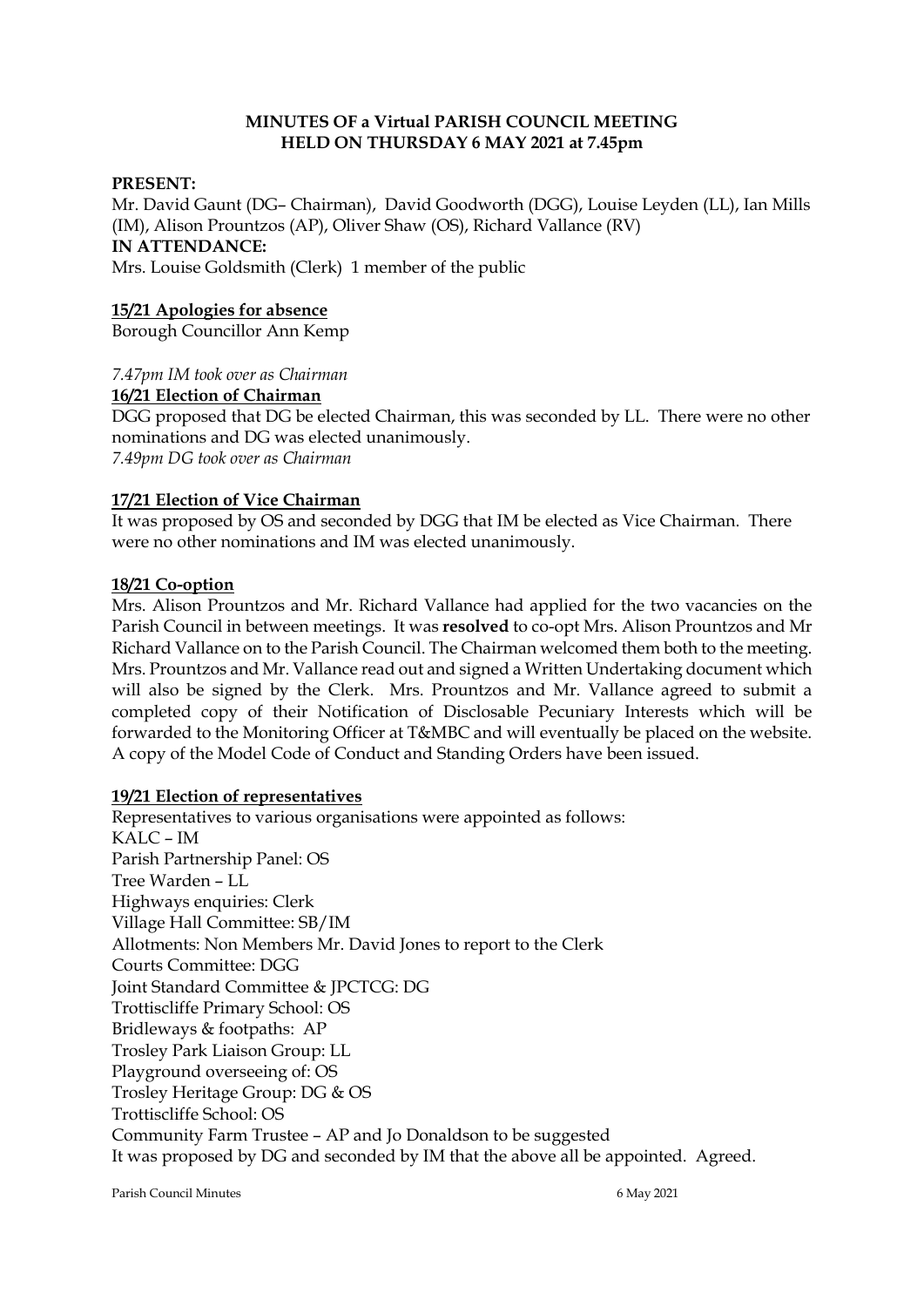# **20/21] APPOINT A FINANCIAL OFFICER & INTERNAL AUDITOR:**

It was proposed by DG and seconded by IM that the Clerk be appointed as the Responsible Finance Officer and Mr Lionnel Robbins be appointed as the internal auditor Agreed.

## **22/21 Declarations of interest:**

RV declared a pecuniary interest in the planning proposal TM/21/00870/LDP.

## **22/21 Minutes**

It was resolved that the Clerk, on behalf of the Chairman of this meeting sign the minutes of the Parish Council Meeting held on the 8 April 2021.

## **23/21 Reports**

*a)* County Councillor – County Councillor Sarah Hohler has witnessed that the new parking arrangements in the village hall car park for drop off and collection at the Montessori Nursery and school seem to be working well. Members noted that elections were held today.

*8.16pm County Councillor Sarah Hohler left the meeting*

- *b)* b) Borough Councillor There was no report
- *c)* Kent Police On the 2 April 2021 a strimmer and patio furniture were stolen from a property in The Paddocks, Addington. On the 7 April 2021 a vehicle parked in London Road, Addington was broken into. There has been two incidents involving sheds being broken into in Ryarsh during April.
- *d)* KALC Area Committee The next meeting is due to be held on the 20 or 27 May.
- *e)* JPCTCG meeting postponed
- *f)* Parish Partnership Panel No meeting held
- *g)* Trosley Liaison Group No meeting held.
- h) Village Hall Committee IM reported that the Committee is working on the next event, a Family Fun day to be held on the recreation ground on the 17 July 2021. The Clerk agreed to send IM a copy of a draft risk assessment which needs to be completed for this event. The Committee was prepared to install and finance a fence at the front of the car park but it is not possible to fix the fence in the tarmac so are now looking to install sleepers and fill these with plants. The problem with an overflowing drain at the back of the village hall has been fixed. Repairing a couple of broken heaters in the village hall and the installation of WiFi are the next projects.
- *i)* Tree Warden There was no report.
- j) Courts Committee Meeting There has been no meeting but a meeting has been requested which the Clerk will set up virtually.

## **24/21 Matters arising**

- a) T&MBC Call for Sites/Development of the Local Plan The Local Hearing is still suspended. T&MBC is expecting the Planning Inspectorate to reject the Local Plan. T&MBC intend to lodge an appeal to The Secretary of State if the Local Plan is rejected.
- b) Monthly Check of the Defibrillator The Clerk has carried out the monthly check.
- c) Review of parking in the village hall car park Members noted that the new system seems to be working well. Members thanked LL for replacing the 'in' and 'out' signs with bigger signs for both exiting and entering the car park. When the sleepers are installed it was agreed that further white lining will be needed to mark out an additional parking space next to the sleepers and to paint 'in' and 'out' signs on the tarmac. DGG agreed to discuss the use of the entry system by the tennis club at the next Courts meeting. Members discussed the problem of parents still parking their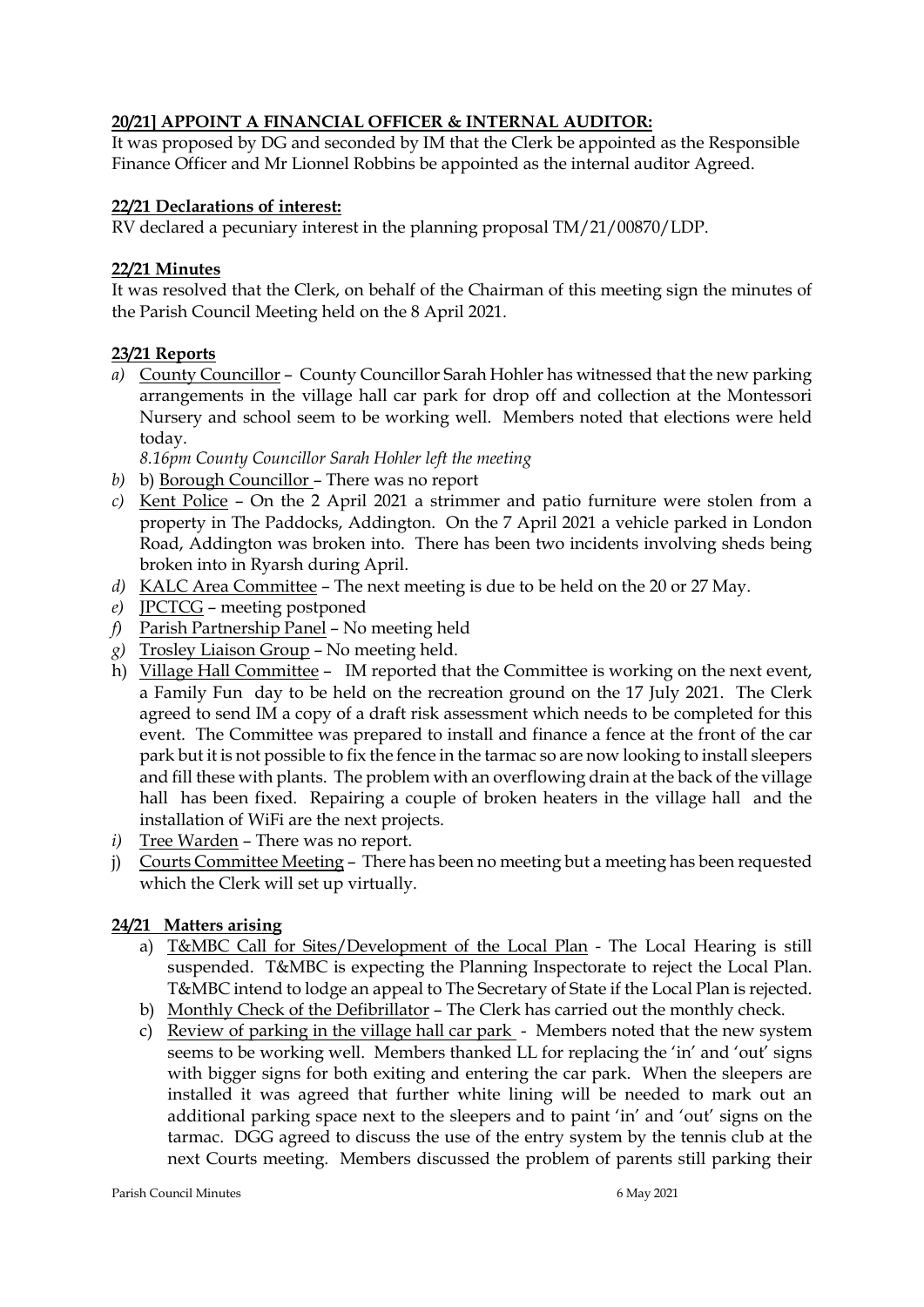cars on the road outside the village hall and causing access issues. OS agreed to ask the school to put an article in their newsletter about parking and to also suggest that a member of staff monitors the situation at drop off and collection times. The Clerk will find out if the PCSO can attend a couple of drop off and collection times and issue warnings and guidance on parking which has helped in the past.

- **d)** Review of drainage DGG is looking to obtain a second quote for the works required to improve the drainage in the tennis club car park.
- **e)** Future Parish Council Meetings Members noted that the Legal Challenge by Lawyers in Local Government which was supported by NALC and the LGA was unsuccessful and Parish Councils cannot hold virtual meetings after today. The Clerk will book the village hall for meetings which will provide more space and allow for social distancing which will be needed if this restriction is not lifted.

#### **25/21 Finance & Policies**

| a) Statement of payments to be made and income receive |              |
|--------------------------------------------------------|--------------|
| <b>National Savings Account:</b>                       | £1,718.56    |
| Nat West TPC TCC Account:                              | £12,110.57   |
| Nat West TPC Reserve Account:                          | £ 6,158.70   |
| Nat West TPC Current Account                           | £ $9,792.16$ |

#### **Receipts:** T&MBC Precept: First Instalment £9,500.00 TTC Account: Refund on electricity from EDF: £41.48

| <b>Supplier</b>   | Description             | Cheque Number Amount |           |
|-------------------|-------------------------|----------------------|-----------|
| Mrs L S Goldsmith | (Salary 5 weeks)        |                      |           |
|                   | $(08/04 - 06/05)$       | 000507               | £185.50   |
| <b>HMRC</b>       | (Clerk's Tax)           | 000508               | £123.60   |
| Mrs L S Goldsmith | (Clerks Expenses)       | 000509               | £109.94   |
| Came & Company    | (Insurance)             | 000510               | £574.53   |
| Four Seasons      | (Playground Repairs)    | 000511               | £2,745.18 |
| Four Seasons      | (Fencing & Maintenance) | 000512               | £758.83   |

#### **Transfer from TPC Reserve Account to TPC Current Account: £4,500.00 Cheques for signature TPC TCC Account: None to consider**

- b) Cheques for signature: It was **resolved** that the above cheques be authorised.
- c) Proposal to purchase a new laptop for the Clerk Members agreed for the Clerk to obtain quotes to replace the current Parish Council laptop which is not charging and has memory issues.
- d) Opening of an online Unity Trust Banking Account The Clerk has commenced the process for opening an online Unity Trust Banking Account at a cost of £18.00 per quarter. This facility allows for three way authorisation where the Clerk will set up payments to be approved by two Members.
- e) AGAR/Internal Audit The Clerk reported that the Internal Auditor will be visiting on the 2 June 2021 to inspect the accounts and procedures of the Parish Council and hopefully sign off the AGAR.

#### **26/21 Members of the public**

A member of the public confirmed that parking around the school is an issue and that at drop off and collection times it is not possible to walk safely along Church Lane. Concern was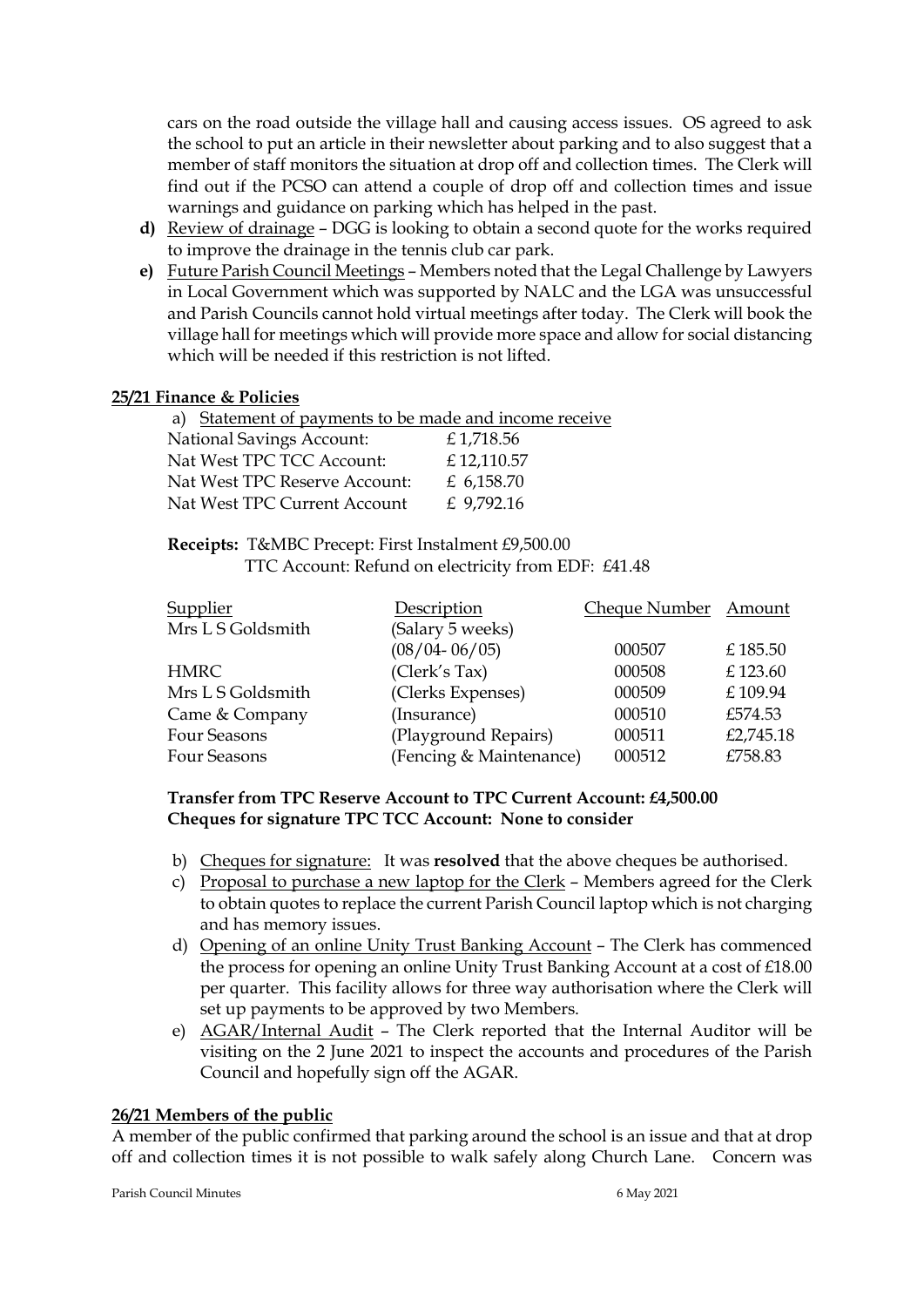expressed about the proposed increase in the annual allotment fee. A member of the public asked if the Parish Council could review the water use of both the allotment holders and the Community Farm and reconsider the annual charge bearing in mind that the allotments are not meant to be profit making.

# **27/21 Planning**

a) Applications from T&MBC: 1] TM/21/01011/FL – Summer Haven, Church Lane, Trottiscliffe Erection of single storey timber clad deatched garden room/outbuilding *Resolved: No objection* 2] TM/21/01002/FL – Chelidon, Taylors Lane, Trottiscliffe Single storey rear extension *Resolved: No objection RV declared a pecuniary interest*  3] TM/21/00870/LDP – Becketts, Pinesfield Lane, Trottiscliffe Lawful Development Certificate Proposed: stationing a mobile home at the property *Resolved: No objection RV returned to the meeting*  4] TM/21/00809/FL – 1 Leneys Cottages, Addington Lane, Trottiscliffe

Two storey side extension

*Resolved: No objection*

5] TM/21/00978/FL – Coldrum House, Coldrum Lane, Trottiscliffe

Construction of detached garden outbuilding to provide pool house for existing swimming pool and golf simulator room.

*Resolved: Object. We feel this is an overdevelopment of the site and would like to draw your attention to the planning history which includes several refusals. The applicant continues to add buildings to this site which is now a sprawling mass. The proposed outbuilding is not within the confines of the main building. We strongly feel that any further development on this site would be detrimental to both the rural and residential amenity in an area designated as an Area of Natural Outstanding Beauty.*  Applications received after distribution of the agenda

Approvals

1] TM/21/00768/TNCA – Rouses Farm, Taylors Lane, Trottiscliffe

T1 Ash - two branches lopped back to the trunk; T2 Ash – one branch lopped back to the trunk; T3 Fir – one branch lopped back to the trunk; T4 Poplar – two branches lopped back to first knuckle; T5 Poplar – 2 branches lopped back to main stump; T6 Poplar – one branch lopped back to main trunk

Refusals

Withdrawn applications

1] TM/21/00539/PDVLR – Chelidon, Taylors Lane, Trottiscliffe

Prior Notification for residential extension: single storey rear extension to a depth of 7.55m, eaves height of 2.5m and maximum height of 2.87m

Planning Appeals

Other Planning Issues

## **28/21 Highways, Footways and Footpaths**

1] Reported Faults

i) Traffic calming - Works were due to take place to the speed hump table at the junction of Taylors Lane and Church Lane in March. The Clerk will follow up on this.

ii) Footpath MR187 – The Clerk has reported that the decking on the footpath at Whttakers cottage needs attention